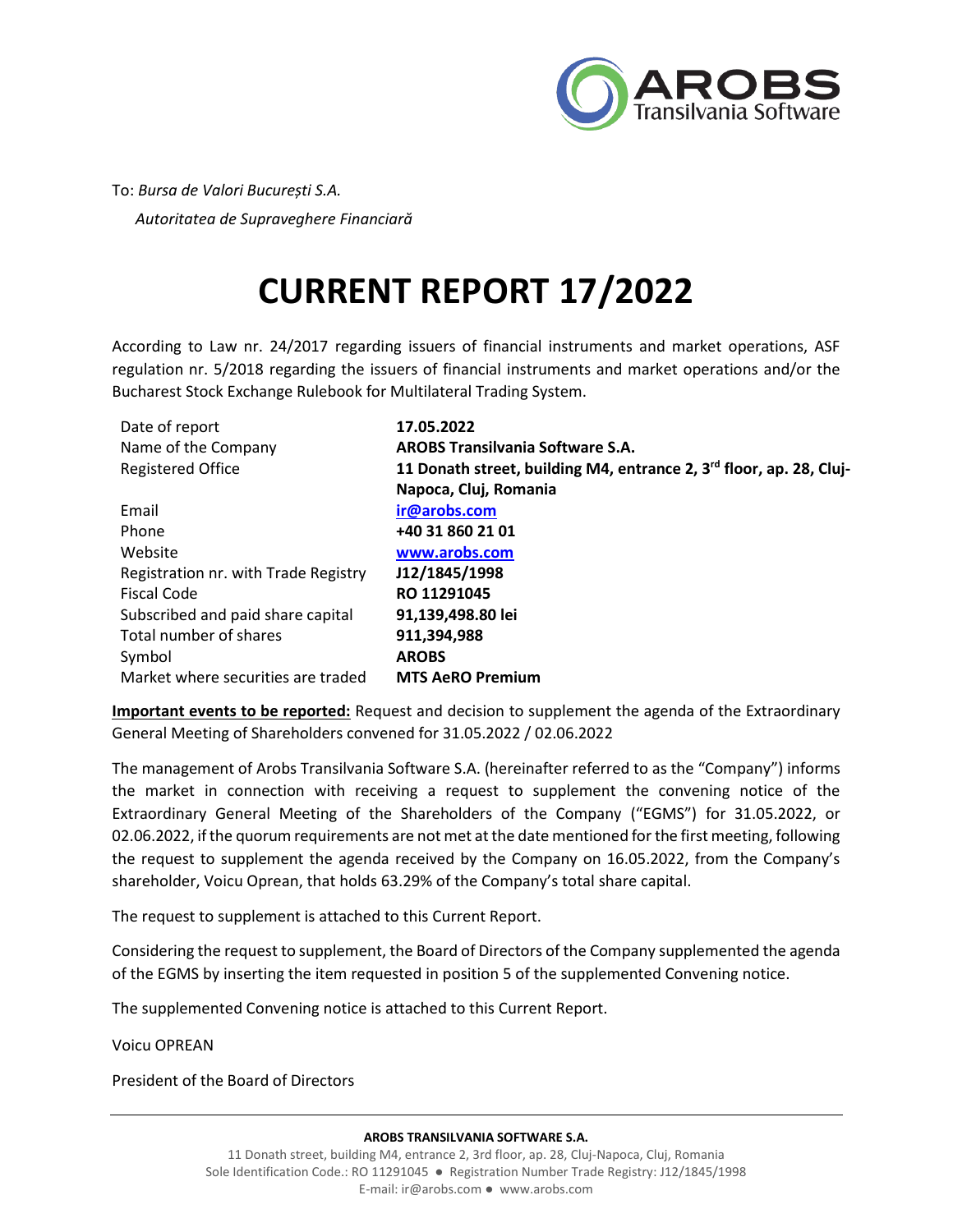

## In the attention of the Board of Directors of AROBS TRANSILVANIA SOFTWARE SA

**Re**: Proposal regarding the completion of the agenda of the Extraordinary General Meeting of Shareholders held on 31.05.2022, at 13:00, at the address located in Cluj Napoca, 57-59 Constantin Brâncusi street, ground floor, Conference Room, respectively, for the second convocation, on 02.06.2022 at 13:00, at the same address

Dear Sirs / Madam,

**The undersigned, VOICU OPREAN**, shareholde**,** holding a number of 576,778,772 shares, representing 63.29% of the shares of Arobs Transilvania Software S.A., a joint stock company managed in a unitary system, registered and operating according to the laws of Romania, with its registered office in Cluj Napoca, 11 Donath street, pp. M4, entrance. 2, 3<sup>rd</sup> floor, ap. 28, Cluj County, registered at the Trade Register Office - Cluj Tribunal under no. J12 / 1845/1998, unique registration code 11291045;

In accordance with the provisions of art. 117^1 paragraphs (1) and (2) of Law 31/1990 republished, with subsequent amendments and completions, I hereby request the supplementing of the agenda of the Extraordinary General Meeting of Shareholders dated 31.05.2022 and 02.06.2022, respectively, with the following item 5, representing at the same time a draft decision proposed for adoption:

**5.** To approve the running of a share buy-back program in compliance with the applicable legal provisions and to mandate the Board of Directors and its members individually to take all necessary decisions to implement the resolution on the implementation of the share buy-back program, which will have the following main characteristics:

- a) Program purpose: the Company shall buy-back shares to implement a system of remuneration and loyalty of employees and members of the Company's governing bodies, as well as to reward them for their work in the Company
- b) Maximum number of shares that may be bought-back: maximum 10,936,740 shares (maximum 1.2% of the existing share capital on the date of approval of this item by the Extraordinary General Meeting of Shareholders)
- c) Minimum price per share: 0.1 lei.
- d) Maximum price per share: the higher of (i) 3 lei and (ii) the highest of the price of the last independent transaction and the highest price at the respective time of the independent takeover bid at the trading venue where the acquisition takes place, per the provisions of art. 3 para. (2) Delegated Regulation No 1052/2016 supplementing Regulation (EU) No 596/2014 of the European Parliament and of the Council as regards technical regulatory standards for conditions applicable to the buy-back program and stabilization measures;
- e) Program Duration: maximum 18 months beginning whit the publication date of the decision in the Official Gazette of Romania, Part IV.
- f) Buy -back transactions may only involve fully paid shares and will be carried out only from the distributable profit or from the available reserves of the Company, as recorded in the last approved annual financial statement, except for legal reserves,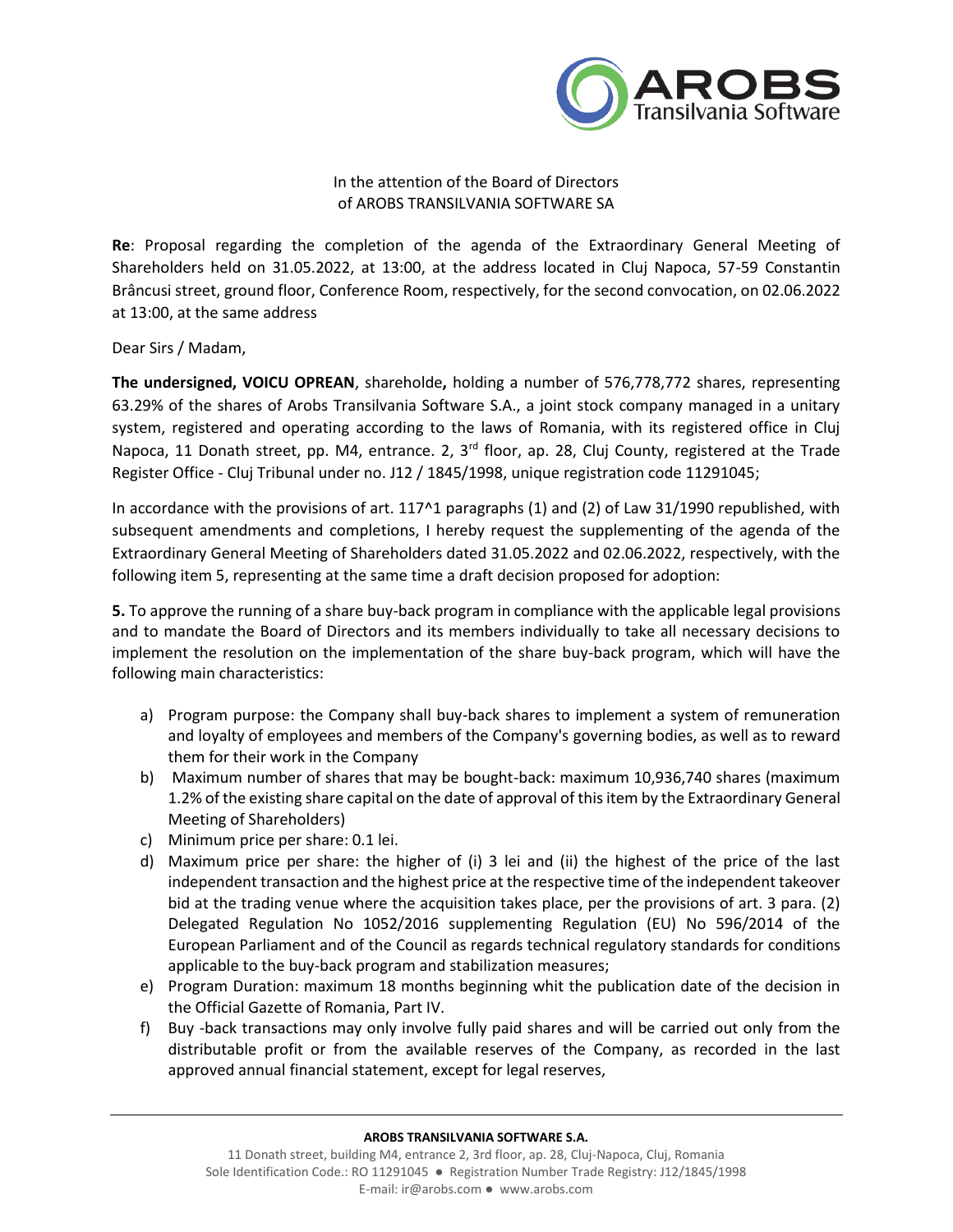

g) The purchase of shares shall be affected through market transactions to acquire a maximum of 10,936,740 shares.

I remain at your disposal for any clarifications regarding the proposal to complete the EGMS agenda.

With special consideration, Voicu Oprean

#### **AROBS TRANSILVANIA SOFTWARE S.A.**

11 Donath street, building M4, entrance 2, 3rd floor, ap. 28, Cluj-Napoca, Cluj, Romania Sole Identification Code.: RO 11291045 ● Registration Number Trade Registry: J12/1845/1998 E-mail: ir@arobs.com ● www.arobs.com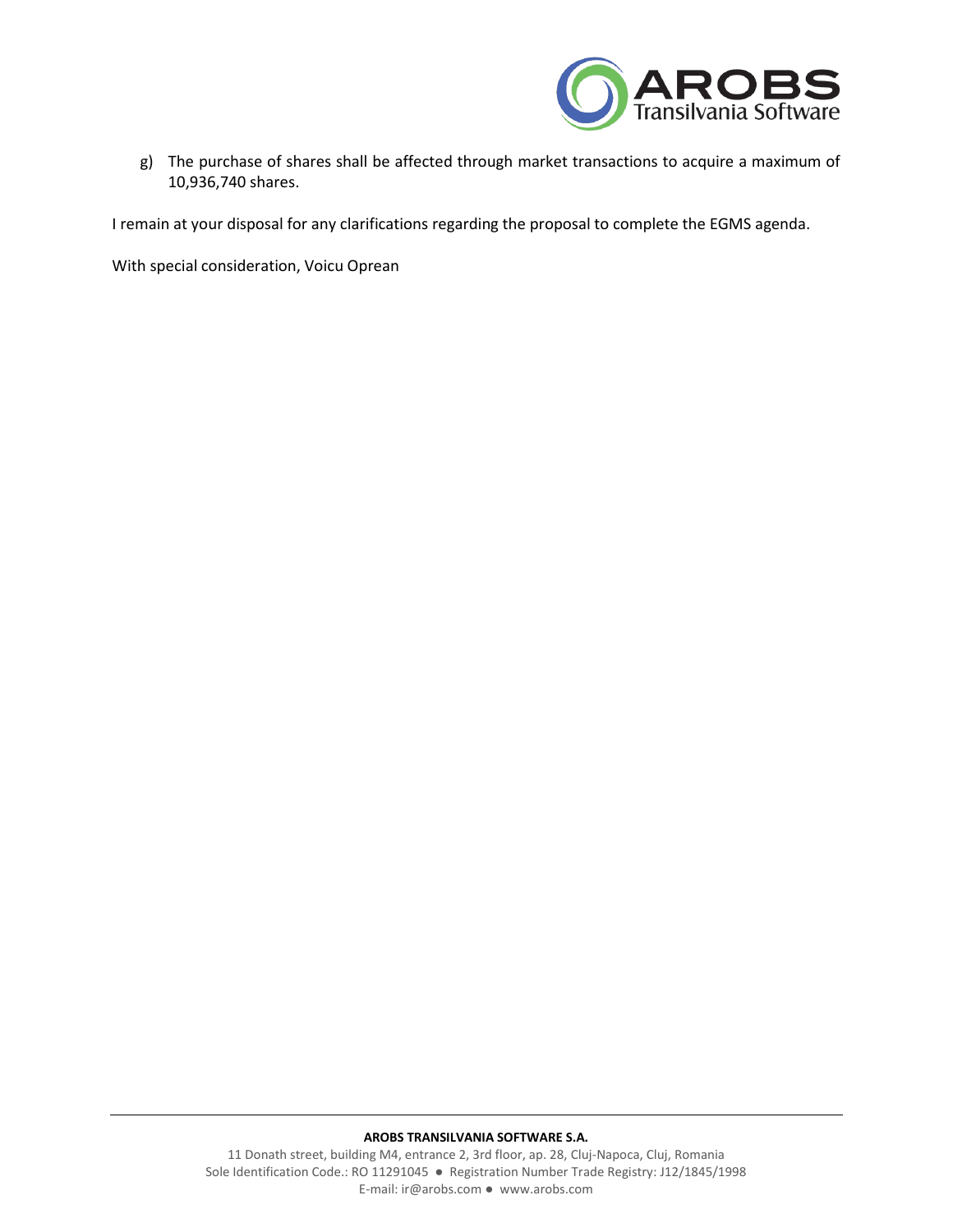

**AROBS TRANSILVANIA SOFTWARE S.A. 11 Donath Street, Building M4, 2nd entrance, 3rd floor, apart. 28 Cluj-Napoca, Cluj county, Romania J12/1845/1998, CUI: 11291045**

## **SUPPLEMENTED CONVENING NOTICE**

Board of Directors of AROBS TRANSILVANIA SOFTWARE S.A., a joint stock company, registered at the Trade Register Office of the Cluj Court under no. J12/1845/1998, CUI 11291045, European Unique Identifier (EUID): ROONRC. J12/1845/1998, headquartered in Cluj-Napoca, 11 Donath Street, Building M4, 2nd entrance, 3rd floor, apart. 28, Cluj county, with a subscribed and entirely paid share capital of 91.139.498,8 RON (hereinafter referred to as "the Company or AROBS"),

### WHEREAS:

A. on 29 April 2022 the convening notice for the General Ordinary and Extraordinary Meetings of the Shareholders of the Company was published with the Official Gazette, Part IV, no. 1806, meeting which was convened for the date of 31 Mai 2022 (first calling), respectively 02 June 2022 (second calling); and

B. Mr. Oprean Voicu, in his capacity as shareholder holding 576.778.772 shares, representing 63,2853% of the Company's subscribed share capital, requested the Board of Directors to supplement the agenda of the EGMS (as such term is defined below) with an additional point,

Pursuant to art.  $117<sup>1</sup>$  of Law no. 31/1990 on companies, republished, as subsequently amended and supplemented ("Companies Law"), Law no. 24/2017 on issuers of financial instruments and market operations, as subsequently amended and supplemented ("Law no. 24/2017"), Regulation no. 5/2018 on issuers of financial instruments and market operations, as subsequently amended and supplemented ("Regulation no. 5/2018"), and the Company's articles of association (the "Articles of Association"),

## **SUPPLEMENTS THE AGENDA OF**

the Company's Ordinary General Meeting of Shareholders (**OGMS**) to be held on 31.05.2022, at 12:00 pm, at the address Cluj Napoca, 57-59 Constantin Brâncusi Street, ground floor, Conference Room, at which only the persons registered as shareholders in the Company's shareholders' register (kept by the Central Depository S.A.) at the end of the day on 19.05.2022, established as the reference date ("Reference Date"), will be entitled to attend and vote, **remains with the same agenda**.In the event that the quorum is not met on the first call, a second meeting of the OGMS shall be held on 02.06.2022, at 12:00 pm, at the same place and having the same Reference Date; and

the Company's Extraordinary General Meeting of Shareholders(**EGMS**), to be held on 31.05.2022, at 13:00 p.m., at the address Cluj Napoca, 57-59 Constantin Brâncusi Street, ground floor, Conference Room, at which only the persons registered shareholders in the Company's shareholders' register (kept by the Central Depository S.A.) at the end of the day on 19.05.2022, established as the reference date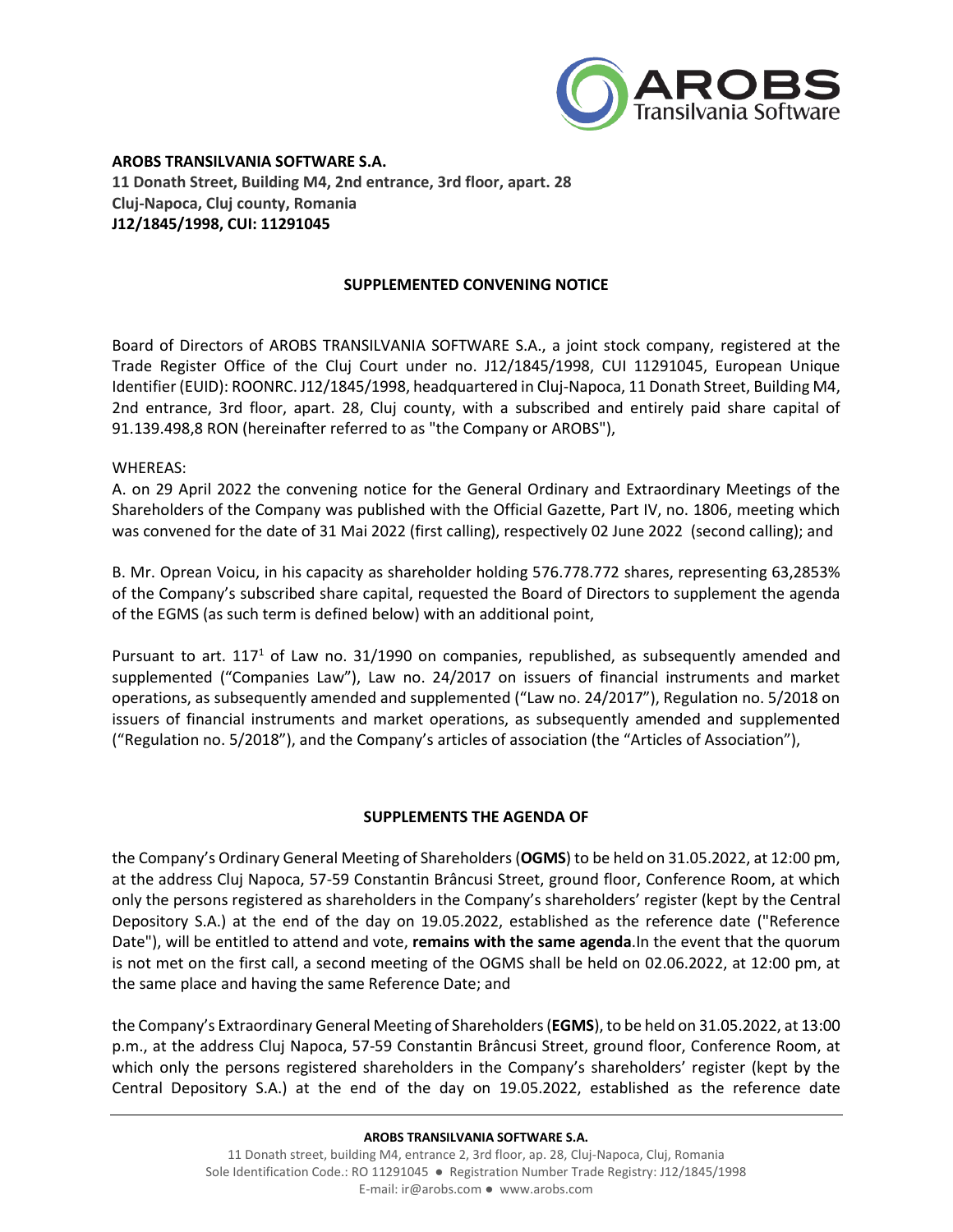

("Reference Date"), will be entitled to attend and vote. In the event that the quorum is not met at the first call, a second meeting of the EGMS shall be held on 02.06.2022, at 13:00, at the same place and with the same agenda and having the same Reference Date;

## **The agenda for the first and second convene of the OGMS- remains unchanged:**

1.Approval of the annual financial statements prepared for the financial year ended at 31 December 2021, accompanied by the Report of the Board of Directors and the Report of the Financial Auditor BDO AUDITORS & ACCOUNTANTS SRL .

2. Approval of the Revenue and Expenditure Budget for the financial year 2022.

3. Approval of the distribution of the Company's net profit, in the amount of 43,199,268.45 lei, related for the financial year ended on 31 December 2021, determined in accordance with the applicable laws, as follows: the amount of 40,477,475.02 lei r undistributed net profit (retained earnings), the amount of 2,459,391.47 lei shall be allocated to the legal reserve and the amount of 262,401.96 lei shall be allocated to other reserves.

4. Approval of the discharge of the members of the Board of Directors for the activity carried out in the financial year 2021 (SECRET VOTE).

**5**. Setting the date of 17.06.2022 as the registration date for the identification of shareholders over whom the effects of the resolutions adopted by the **OGMS** will be reflected, in accordance with the provisions of Article 87 (1) of Law no. 24/2017 and the date of 16.06.2022 as "ex-date" calculated in accordance with the provisions of Article 2 para. (2) lit. (l) of Regulation 5/2018.

**6.** Approval of the empowerment of the Chairman of the Board of Directors, with the possibility of subdelegation, in the name and on behalf of the Company, with full power and authority, to sign any documents, including the resolutions of the OGMS and to perform any act or formality required by law for the registration of the resolutions of the OGMS, including the amendment and signing of the articles of association. The Chairman of the Board of Directors may delegate all or any of the powers conferred above to any/all persons competent to carry out this mandate.

## **The supplemented agenda for the first and second convene of the EGMS:**

**1.**Approval of the acquisition by the Company of the shares representing the entire share capital of Enea Services Romania S.R.L., as follows:

• 100 shares, representing the entire share capital of Enea Services Romania S.R.L., a limited liability company incorporated and existing under the laws of Romania, headquartered in 319 Splaiul Independenței, OB.403a, District 6, Bucharest, registered with the Commercial Registry under no. J40/9700/2000, sole registration code (CUI) 13473914 (**Enea Romania**), from Enea Software AB, a limited liability company, having its registered office at PO Box SE 164 21 Kista, Sweden, registered with the Commercial Registry under no. 556183-3012, under the terms and conditions of the shares purchase agreement relating to the shares issued by Enea Romania dated 7 April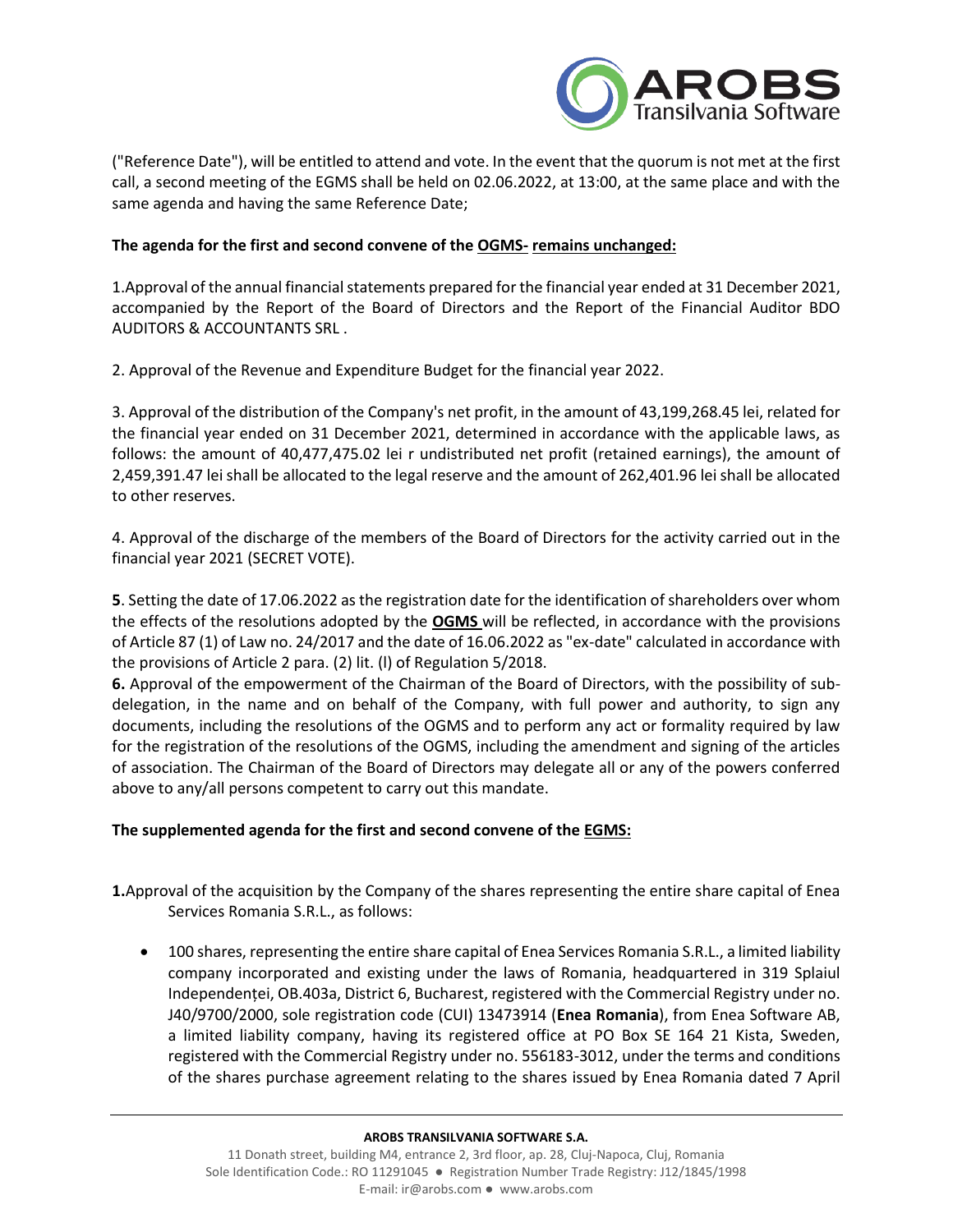

2022 (the **Shares Purchase Agreement**), for a price determined as follows: EUR 17,900,000 minus net debt plus delta working capital, as defined in the Share Purchase Agreement (**Transaction**).

**2.** Empowerment of the chief executive officer of the Company, Mr. Voicu Oprean, to sign any acts necessary for the closing of the Transaction and to carry out any formalities required in this regard, as well as to draw up, sign any and all documents necessary for the implementation of this resolution.

**3.** Setting the date of 17.06.2022 as the registration date for the identification of the shareholders over whom the effects of the resolutions adopted by the **EGMS** will be reflected, in accordance with the provisions of art. 87 (1) of Law no. 24/2017 and the date of 16.06.2022 as the "ex-date" calculated in accordance with the provisions of art. 2 para. (2) lit. (l) of Regulation 5/2018.

**4.**Approval of the Empowerment of the Chairman of the Board of Directors and of the Secretary of the Meeting to sign together the **EGMS** resolution and to carry out individually and not together any act or formality required by law for its registration at the Commercial Registry Office of the Cluj Court, as well as for the publication of the **EGMS** resolution according to the law.

**5.** To approve the running of a share buy-back program in compliance with the applicable legal provisions and to mandate the Board of Directors and its members individually to take all necessary decisions to implement the resolution on the implementation of the share buy-back program, which will have the following main characteristics:

a) Program purpose: the Company shall buy-back shares to implement a system of remuneration and loyalty of employees and members of the Company's governing bodies, as well as to reward them for their work in the Company

b) Maximum number of shares that may be bought-back: maximum 10,936,740 shares (maximum 1.2% of the existing share capital on the date of approval of this item by the Extraordinary General Meeting of Shareholders)

c) Minimum price per share: 0.1 lei.

d) Maximum price per share: the higher of (i) 3 lei and (ii) the highest of the price of the last independent transaction and the highest price at the respective time of the independent takeover bid at the trading venue where the acquisition takes place, per the provisions of art. 3 para. (2) Delegated Regulation No 1052/2016 supplementing Regulation (EU) No 596/2014 of the European Parliament and of the Council as regards technical regulatory standards for conditions applicable to the buy-back program and stabilization measures;

e) Program Duration: maximum 18 months beginning whit the publication date of the decision in the Official Gazette of Romania, Part IV.

f) Buy -back transactions may only involve fully paid shares and will be carried out only from the distributable profit or from the available reserves of the Company, as recorded in the last approved annual financial statement, except for legal reserves,

g) The purchase of shares shall be affected through market transactions to acquire a maximum of 10,936,740 shares.

# **Important information regarding the OGMS / EGMS**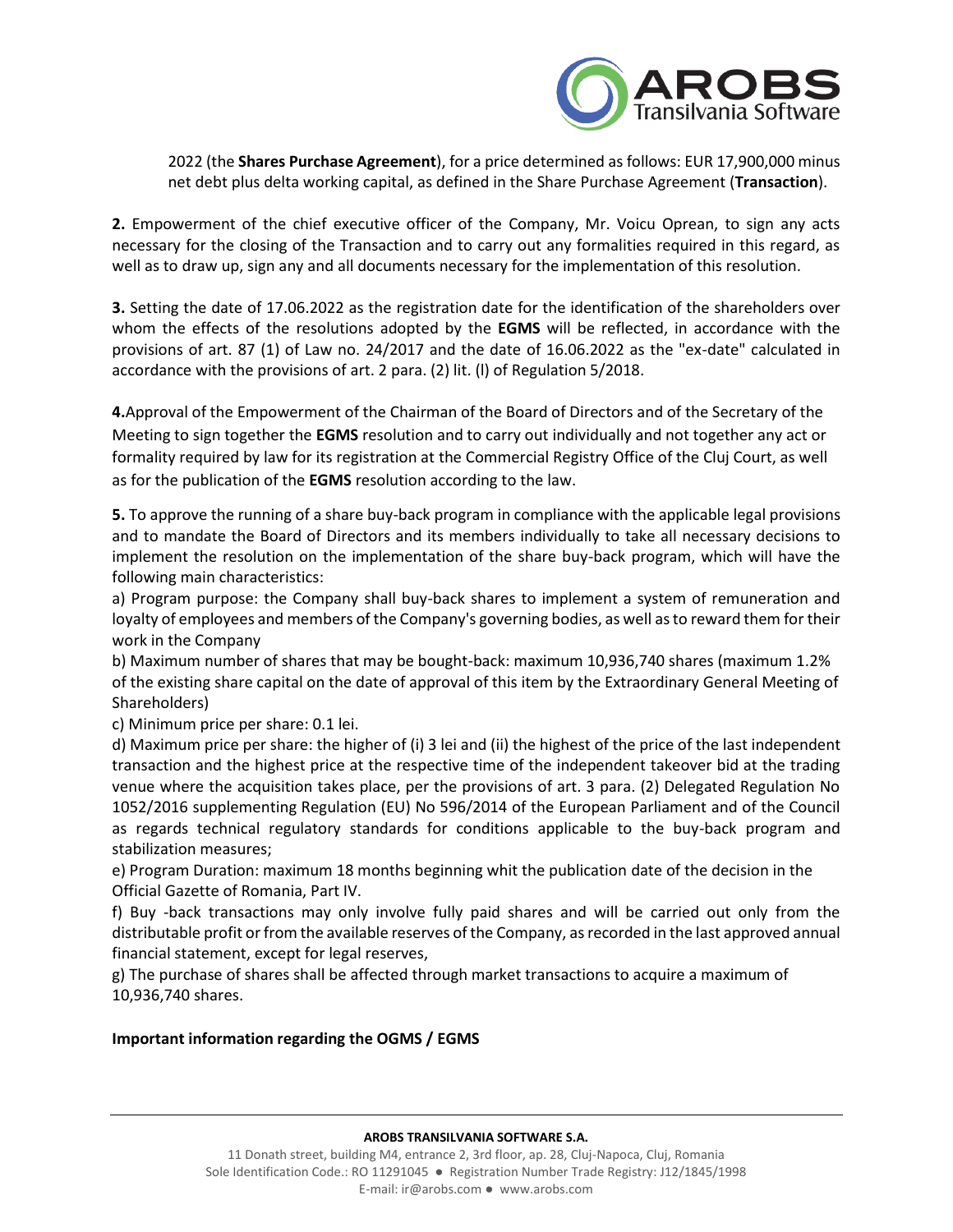

- A. **Reference date -** The reference date approved by the Board of Directors that serves to identifying the shareholders who have the right to participate in the OGMS / EGMS, and to vote in the first and, respectively, second call, is 19.05.2022 ("Reference Date" ).
- B. **Completion of the agenda** and presentation of draft resolutions

One or more shareholders representing, individually or jointly, at least 5% of the share capital is / are entitled to:

- to propose items on the OGMS / EGMS agenda, provided that each item is accompanied by a justification or a draft decision proposed for adoption by the OGMS / EGMS. If the exercise of this right results in the modification of the already published OGMS / EGMS agenda, the Company shall makes available a revised agenda, using the same procedure as the one used for the previous agenda, before the Reference Date and at least 10 days before of the OGMS / EGMS date;

- submit draft resolutions for the items included or proposed to be included on the OGMS / EGMS agenda.

- C. **Deadline:** Proposals for additions to the agenda and proposals for draft resolutions shall be submitted so as to be registered by the Company no later than 17.05.2022, 10.00 a.m., in writing only, and the proposals made shall be sent by courier to the Company's address in Cluj Napoca, 63 Minerilor Street, or by electronic means to the e-mail address ir@arobs.com, accompanied by the identification documents of the shareholder making such proposals, as set out in Section G below.
- D. **Addressing questions**: Each shareholder has the right to ask questions regarding the items on the OGMS / EGMS agenda prior to the meeting, and the Company has the obligation to answer shareholders' questions. For identification, shareholders who submit written questions prior to the OGMS / EGMS meeting, will submit the questions to the Company by the means provided in Section G below, accompanied by the shareholder's identification documents (defined in Section G below). The answers to these questions will be presented at the OGMS/EGMS. The Board of Directors may provide a general answer to questions with the same content. The Board of Directors will publish the answers to the shareholders' questions on the Company's website in the "GMS" section. **Deadline:** the deadline for registration of written questions with the Company is the working day prior to the OGMS / EGMS date (first or second call), respectively 30.05.2022 for the first call and 02.06.2022 for the second call.

## E. **Procedure for attending and voting based on power of attorney**

## General provisions

 Every shareholder registered as of the Reference Date is entitled to appoint any other natural or legal person as attorney to attend and vote on his/her behalf at the EGSM/OGSM, based on a special or general power of attorney.

 A shareholder may appoint a single person to represent him/her at the EGSM/OGSM. However, if the shareholder holds Company's shares in several securities accounts, this restriction will not prevent him/her to appoint a separate attorney for the shares held in each securities account in relation to the EGSM/OGSM.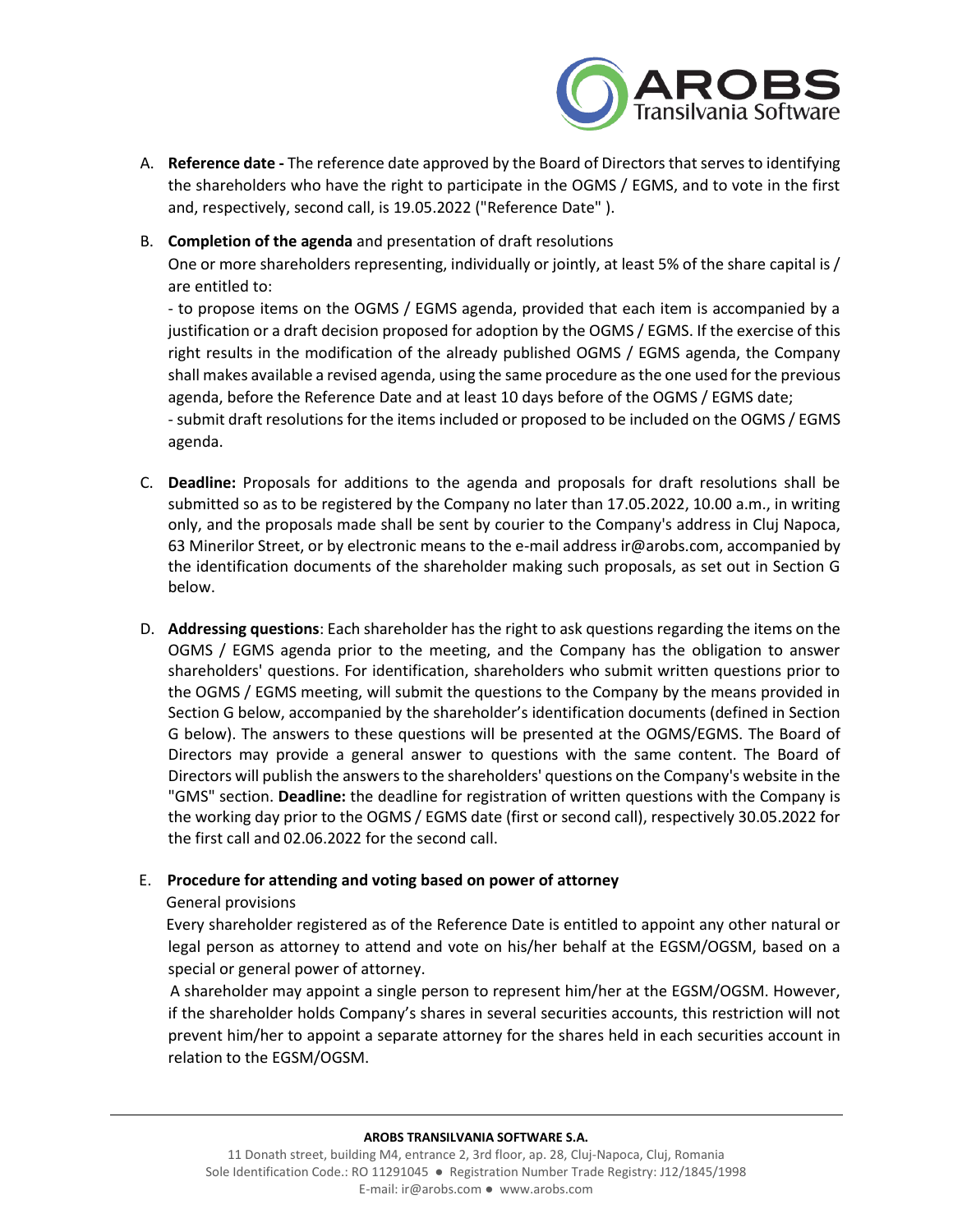

 The attorney enjoys the same rights to speak and ask questions at the EGSM/OGSM that the shareholder whom he/she represents would enjoy. To be appointed attorney, the respective person must have legal competence .

If a shareholder is represented by a credit institution providing custody services, it will be able to vote at the EGSM/OGSM based on the voting instructions received by electronic communication means, without the shareholder having to give a special or general power of attorney in this respect. The custodian will vote at the EGSM/OGSM exclusively according to and within the limit of the instructions received from its clients having the quality of shareholders as of the Reference Date.

 In case that, at the EGSM/OGSM, according to legal provisions, of items not included on the published agenda are discussed, the attorney may vote in relation to such topics according to the interest of the shareholder he/she represents. Failure to submit the general or special power of attorneys by the set data is sanctioned by losing the right to vote by attorney at the EGSM/OGSM.

**General power of attorney:** The shareholder may grant a general power of attorney valid for a period of maximum 3 years, unless the parties expressly set a longer period, provided that the power of attorney is granted by the shareholder, as client, to an intermediary defined according to art. 2 par. (1) point 20 of Law no. 24/2017 or to a lawyer. The general power of attorney must contain at least the following information:

1. shareholder's name;

2. attorney's name (person to whom power of attorney is granted);

3. power of attorney's date, as well as it validity period; powers of attorney having a subsequent date will revoke the powers of attorney having a prior date;

4. should state that the shareholder grants power of attorney to the attorney to attend and vote in his/her name, based on the general power of attorney, at the general shareholders meeting for the entire holding of the shareholder as of the Reference date, expressly specifying the Company or containing a generic wording regarding a certain category of issuers.

General powers of attorney failing to contain at least the information above will not be binding for the Company. The general power of attorney cannot be used if the attorney has a conflict of interest that may occur especially in the following cases:

a) is a majority shareholder of the Company or another person controlled by the respective shareholder;

b) is a member of an administrativ, management or supervisory body within the Company, a majority shareholder or a controlled person, according to the provisions of letter a);

c) is an employee or auditor of the Company or of a majority shareholder or a controlled entity, according to the provisions of letter a);

d) is the spouse, relative or up to forth degree in-laws inclusively of one of the natural persons specified under letters a)-c).

By the power of attorney, a shareholder may appoint one or more substitute attorneys securing his/her representation at the EGSM/OGSM in case it is impossible for the empowered person to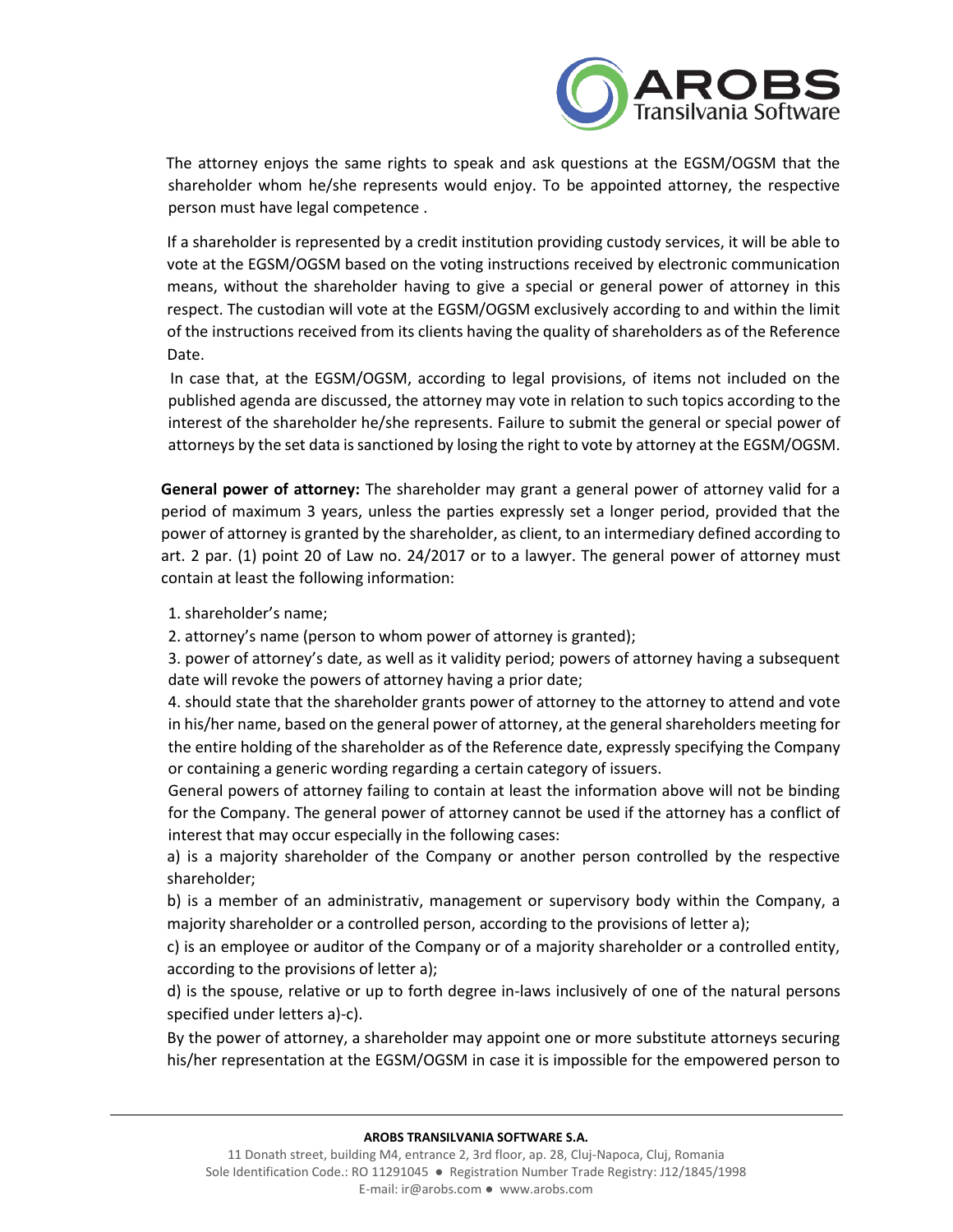

carry out his/her mandate. In case the power of attorney names several substitute attorneys, the order in which they will carry out the mandate will also be set.

The attorney may not be replaced by another person unless this right was expressly granted thereto by the shareholder in the power of attorney. If the attorney is a legal person, it may carry out the mandate received through any person who is part of its administration or management body or who is its employee. The powers of attorney, before their first use, are sent to the Company in copy, certified as true copy by the attorney, using the means specified at Section G below, so that the Company registers them at least 48 hours before the date of the first call of the EGSM/OGSM, together with an affidavit, in original, issued by the legal representative of the intermediary or by the lawyer being granted power of attorney by means of the general power of attorney signed and, as the case may be, stamped, stating that:

 - the power of attorney is granted by the respective shareholder, as client, to the intermediary or to the lawyer, as the case may be;

 - the general power of attorney is signed by the shareholder, including by attaching an extended electronic signature, as the case may be.

The general power of attorney ends:

 - by written revocation by the shareholder having granted it, sent to the Company the latest by the deadline for submitting powers of attorney valid for the EGSM/OGSM, in Romanian or English language; or

- if the shareholder granting the power of attorney loses its quality of shareholder as of the Reference Date; or

- if the attorney loses the quality of intermediary or lawyer.

**Deadline:** The general powers of attorney, before their first use, accompanied by the attorney's affidavit in original, will be sent to the Company so that the latter may register the same the latest on 29.05.2022, 14:00 p.m.

### **Special power of attorney**

The special power of attorney may be granted to any person for the purpose of representation at the EGSM/OGSM based on the form made available by the Company and will contain specific voting instructions from the shareholder, clearly stating the voting option for every item included on the EGSM/OGSM agenda. The special power of attorney may be granted only by using the special power of attorney form made available to shareholders by the Company according to section H.

### **F. Procedure of voting by correspondence**

The Company's Shareholders registered as of the Reference Date in the Company's shareholder register kept by Depozitarul Central S.A. have the option to vote by correspondence by using the ballot form for the vote by correspondence made available to shareholders by the Company, in both Romanian and English language, made available to them starting with 30.04.2022, on the Company's website, in the electronic voting platform or the address of the company from Cluj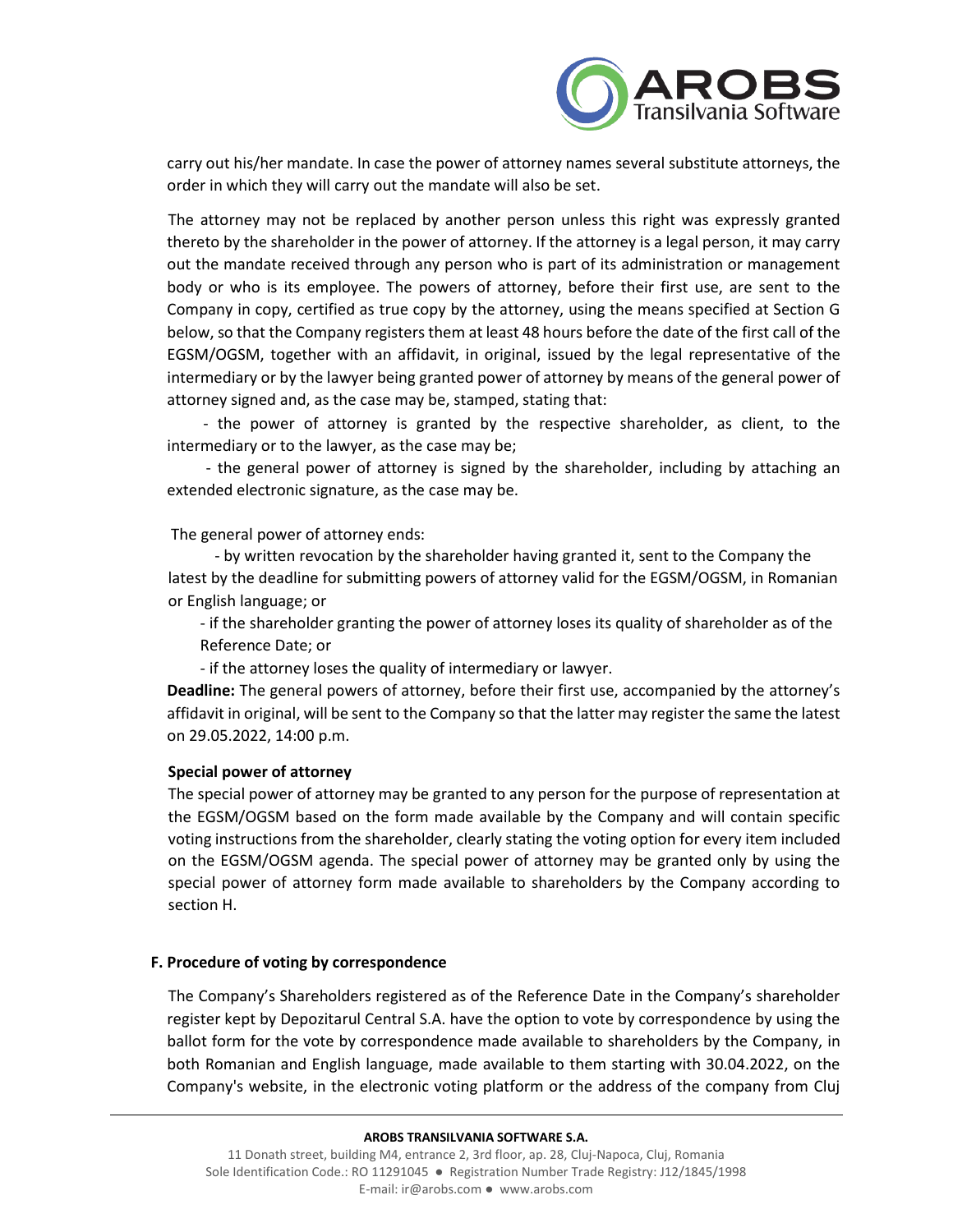

Napoca, 63 Minerilor street. The vote by correspondence may be exercised by a conventional attorney of the shareholder only in case he/she received from the respective shareholder a special/general power of attorney to be submitted to the Company or if the attorney is a credit institution providing custody services, as detailed at Section E above. If the person representing the shareholder by attending the EGSM/OGSM in person is different than that who expressed the vote by correspondence, for the purpose of the validity of his/her vote, he/she will submit to the EGSM/OGSM meeting secretary a written cancellation of the vote by correspondence signed by the shareholder or by the attorney who voted by correspondence. This will not be necessary in case the shareholder or his/her legal representative is present in person at the EGSM/OGSM. In case of vote by correspondence, the voting ballots, filled in in Romanian or English and signed, together with a copy of the shareholder's identity document, will be sent to the Company by the means specified at Section G below. The voting ballots by correspondence failing to contain at least the information included in the form made available by the Company will not be binding for the Company. Failure to send the voting ballots by correspondence by the date set is sanctioned by losing the right to vote at the EGSM/OGSM. **Deadline:** The voting ballots by correspondence, together with the specified documents, will be sent to the Company so that the latter may register the same the latest on 29.05.2022, 14:00 p.m.

## **G. Shareholders may choose to cast their vote by electronic means of voting.**

**Online voting** through the use of electronic means of voting according to art.197 of FSA Regulation 5/2018 on issuers of financial instruments and market operations by accessing the link [https://arobs.evote.ro](https://arobs.evote.ro/) from any device connected to the Internet.

For identification and online access to the GMS, shareholders provide the following information:

- a) Natural Persons:
- First and Second name;
- Personal Identification Number (PIN);
- E-mail address;
- Copy of identity document (identity card, passport, residence permit)\*
- Phone number (optional)
- b) Legal persons:
- Name of the legal person;
- Sole identification code;
- First and second name of the legal representative;
- Personal Identification Number (PIN) of the legal representative;
- E-mail address;
- Legal representative identity card (identity card, passport, residence permit) \*

- Copy of the certificate issued by the trade register or any equivalent document issued by a competent authority of the State in which the legal person shareholder is legally registered, presented in the original or a copy in accordance with the original. The documents certifying the quality of the legal representative of the legal entity shareholder will be issued no later than 30 days before the reference date.\*

#### **AROBS TRANSILVANIA SOFTWARE S.A.**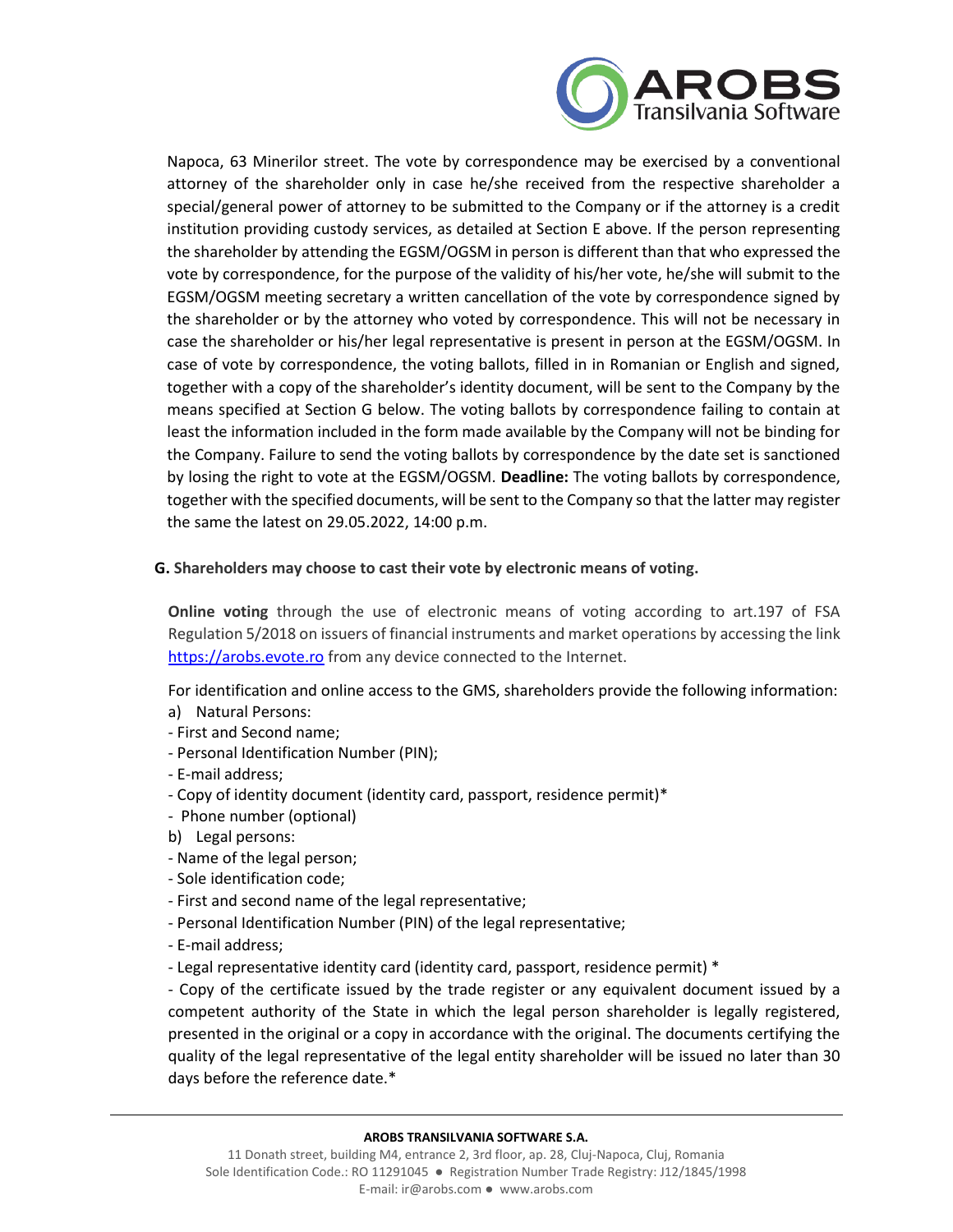

## - Phone number (optional)

Documents submitted in a language other than English will be accompanied by a translation by an authorized translator into Romanian / English.

\* the electronic copy of the above mentioned documents will be uploaded online in the dedicated fields. The files to be uploaded can have one of the following extensions: .jpg, .pdf, .png.The shareholder can log in and vote whenever it wants in the interval designated for voting by mail and / or live, the last voting option being the registered one.

The identification made by the Company in the case of natural persons gives access to the General Meetings of the Company in case the respective natural person is a shareholder in the related reference data. The identification made by the Company in the case of legal entities, special or general proxies gives access to the General Meetings of the Company after proving each time the validity of the legal representative, respectively of the authorized person.

In the event that after the identification process there are discrepancies between the data provided by the shareholder and those in the Register of Shareholders at the reference date, the shareholder will be notified and will be directed to contact the Shareholders' Relations Department at ir@arobs.com.

Voting forms by mail can be sent electronically by electronic means of voting according to art.197 of Regulation 5/2018 of the FSA. on issuers of financial instruments and market operations. The identification and casting of the vote by electronic mail is done by accessing the link: [https://arobs.evote.ro.](https://arobs.evote.ro/)

Electronic voting forms may be submitted at any time from the beginning of the vote until the live session of the general meeting of shareholders, the last voting option submitted being the registered one.

In the event that the shareholder who voted by mail participates in the general meeting in person or by representative (provided that a special / general power of attorney was sent in accordance with the conditions mentioned in this call), the vote by mail cast for that GMS will remain valid only if the shareholder does not express another voting option in person or through a representative.

If the person representing the shareholder by personal participation in the general meeting is other than the one who expressed the vote by mail, then for the validity of his vote he presents to the meeting a written revocation of the vote by mail signed by the shareholder or the representative who expressed the vote by correspondence.

## **H. Ways of transmitting documents and other formalities**

All documents mentioned in this call as necessary in order to exercise the shareholder rights related to the OGMS / EGMS will be sent to the Company so as to be registered by the Company within the deadlines provided by this call, as follows: - by submission to the Registry or mail with confirmation of receipt at: Romania, Cluj-Napoca, 63 Minerilor Street, Cluj County, with the statement clearly expressed on the envelope: "For the Ordinary / Extraordinary General Meeting AROBS Transilvania Software SA dated 31.05.2022/02.06.2022" or - to the e-mail address ir@arobs.com with an extended electronic signature incorporated according to Law no. 455/2001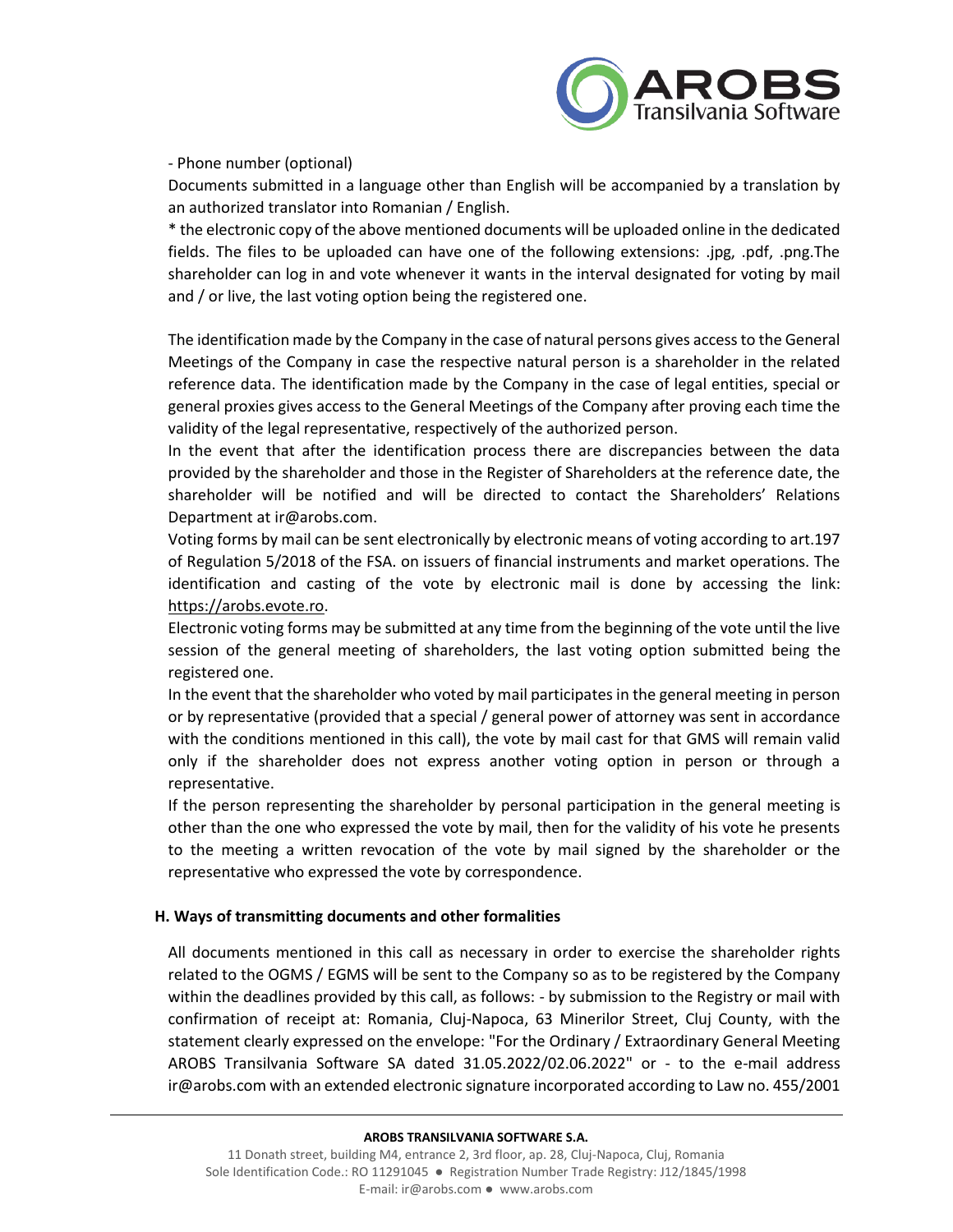

regarding the electronic signature, with the clear mention on the subject of the e-mail: "For the Ordinary / Extraordinary General Meeting of AROBS Transilvania Software S.A. from 31.05.2022/02.06.2022".

The identification documents mentioned in this call always refer to:

(a) copy of the valid identity document of the natural person shareholder (identity card / passport), bearing the shareholder's signature, date and the statement "According to the original"; or

(b) proof that the person signing the deed exercising the right or procedure provided for in this call is the legal representative of the shareholder (if the shareholder did not provide the central depository / participant with appropriate information on his legal representative) and, in any case, a copy of the identity card / passport of the legal representative bearing the shareholder's signature, the date and the statement "According to the original".

Documents certifying the status of legal representative drawn up in a foreign language other than English will be accompanied by a translation by an authorized translator into Romanian or English. If the legal entity shareholder has not provided the Central Depository SA/ participant with appropriate information regarding his legal representative, proof of legal status of the shareholder shall be provided on the basis of relevant documents issued by the trade register or other similar authority of the state in which the shareholder is registered, within the validity period.

 The quality of shareholder, as well as, in the case of legal entities shareholders or entities without legal personality, the quality of legal representative is established based on the list of shareholders from the Reference Date, received by the Company from DEPOZITARUL CENTRAL - SA, on based on the following documents submitted to the Company by the shareholder, issued by DEPOZITARUL CENTRAL - SA or by participants providing custody services:

a) the statement of account showing the quality of shareholder and the number of shares held;

b) documents certifying the registration of the information regarding the legal representative at the CENTRAL DEPOSITOR - S.A./respective participants.

# **I. Obligations of the representative. Submission of powers of attorney and copies of identity documents**

The representative shall be required to vote in accordance with the instructions given by the nominating shareholder. In the case of the special power of attorney, an original copy, completed in Romanian or English and signed by the shareholder, together with a copy of the identity document of the shareholder and the representative, will be sent to the Company according to Section G above. Special powers of attorney that do not contain at least the information contained in the form provided by the Company are not opposable to the Company.

Deadline: The special powers of attorney, accompanied by the mentioned documents will be sent to the Company so that they will be registered with the Company no later than 29.05.2022, 14:00 p.m ..

## **J**. **Documents and information materials for the OGMS / EGMS**